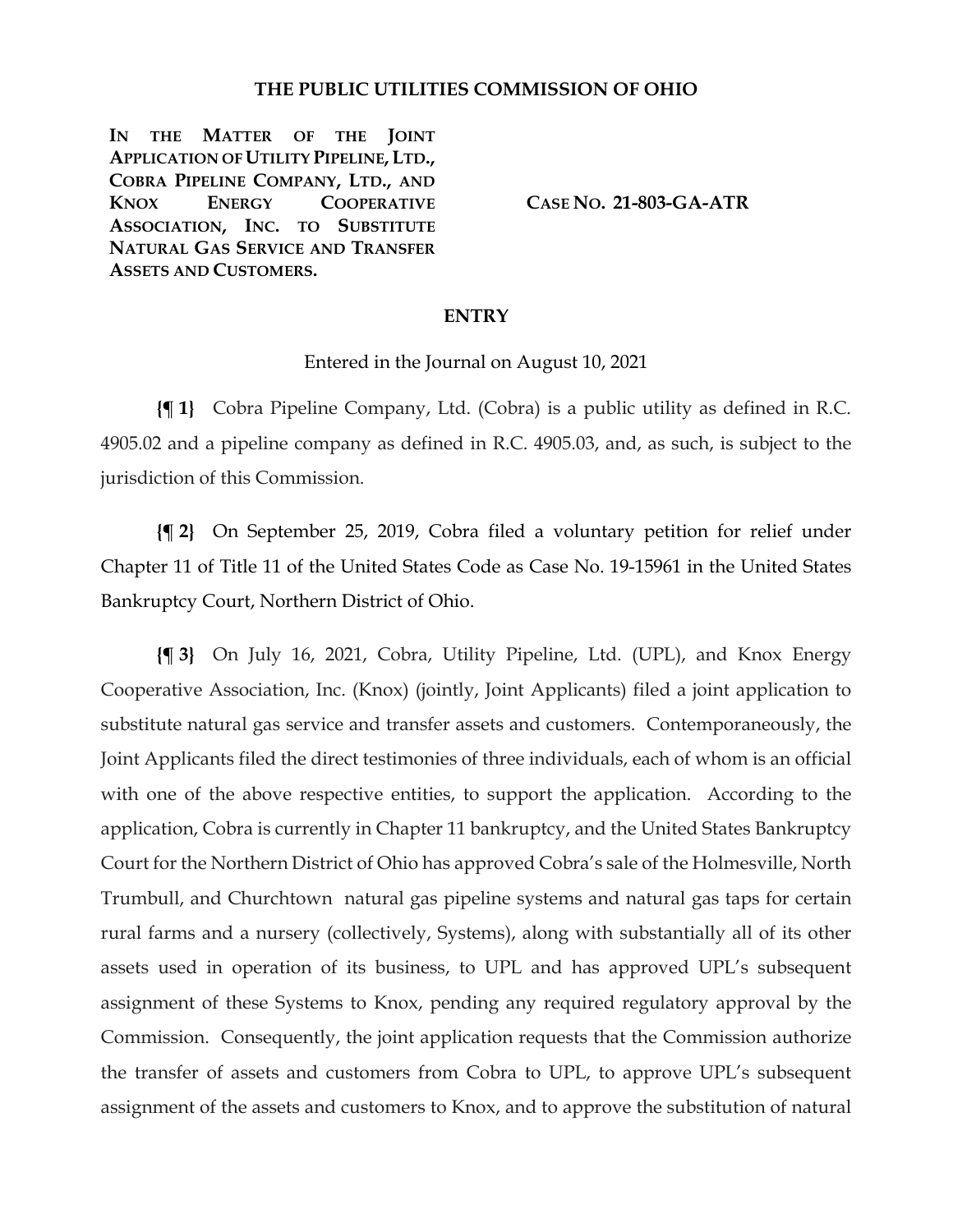gas service by UPL and Knox for Cobra. Joint Applicants explain that UPL is a limited liability corporation engaged in the business of providing natural gas distribution management and operations services to natural gas utilities and natural gas cooperatives providing services in several states, including Ohio. Knox is a member-owned, not-forprofit corporation that is operated exclusively for its members and is engaged in the business of supplying natural gas to its members within Ohio. Therefore, Joint Applicants assert that, in accordance with R.C. 4905.02 and 4905.04, the Commission does not have jurisdiction over UPL or Knox except for gas pipeline safety purposes. Generally, the Joint Applicants describe that Knox will own the Systems, while UPL will manage and operate the Systems on Knox's behalf, pursuant to a management agreement between the two entities. According to Joint Applicants, this situation is not an abandonment of service by Cobra under R.C. 4905.20 and 4905.21, because cessation of service by Cobra is synchronously accompanied with uninterrupted and adequate service by UPL and Knox, nonregulated entities.

**{¶ 4}** R.C. 4905.20 provides that no public utility furnishing services within this state shall abandon any gas line or any portion thereof, or the service rendered thereby that has once been used for public business, except as provided in R.C. 4905.21. R.C. 4905.21 provides that any public utility wishing to abandon all or any part of its lines must file an application with the Commission and obtain authorization to abandon service prior to such abandonment.

**{¶ 5}** The Commission has previously found that transactions where customers move from service by a regulated utility to service by a nonregulated entity are not tantamount to an abandonment of service or facilities and are not subject to Commission review under R.C. 4905.20 and 4905.21. *In re Northern Industrial Energy Development, Inc. and Knox Energy Cooperative Association, Inc.*, Case No. 05-1267-GA-ATR, Finding and Order (Dec. 14, 2005); *In re Columbia Gas of Ohio, Inc.*, Case No. 04-1417-GA-ATR, Finding and Order (Feb. 2, 2005). In such cases, the Commission has found it appropriate to exercise its authority pursuant to R.C. 4905.05 and 4905.06 to ensure that the proposed transfer results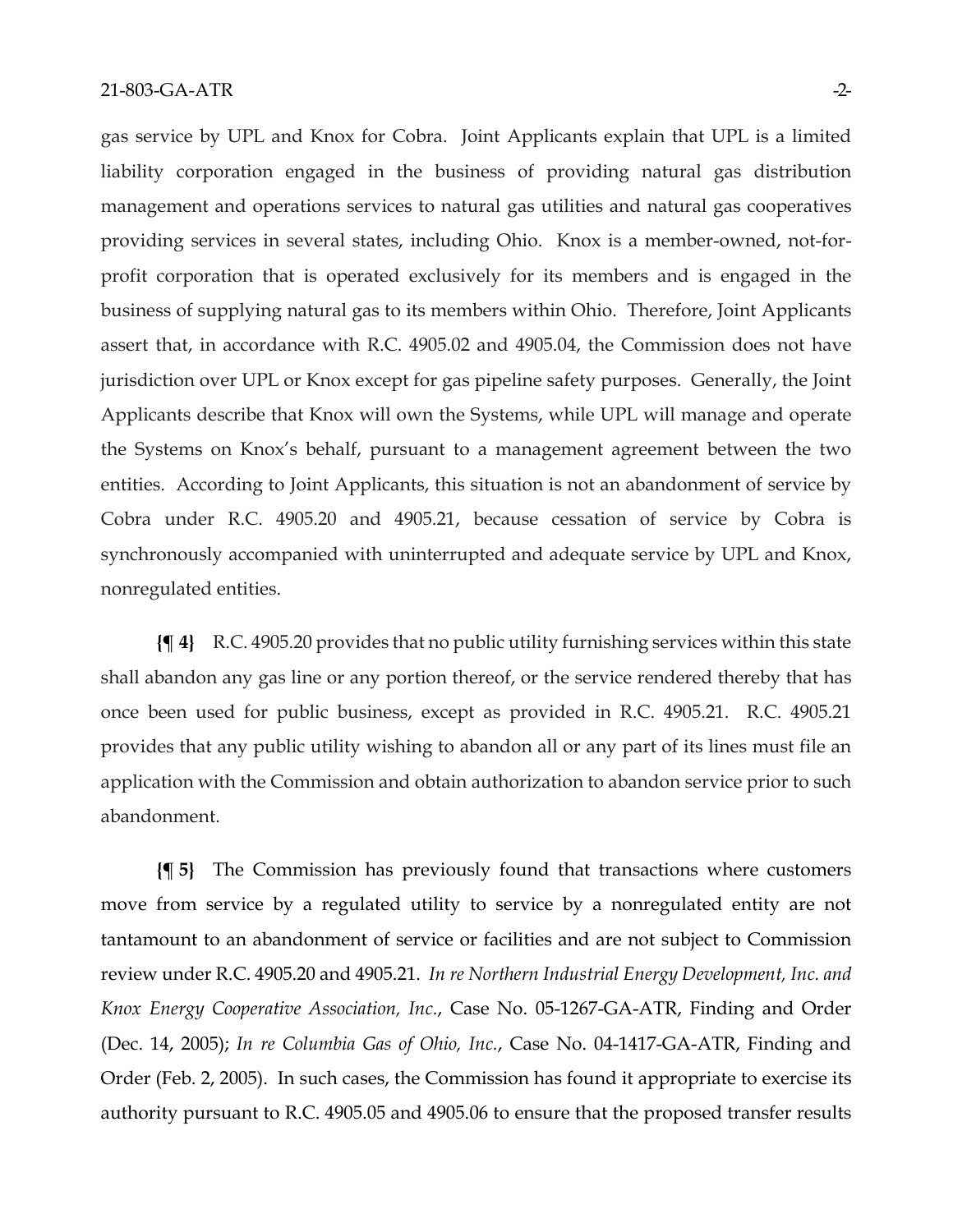in uninterrupted and adequate service to the utility's existing customers. *In re Ohio Edison Co.*, Case No. 99-955-EL-ATR, Finding and Order (Nov. 18, 1999).

**{¶ 6}** On July 20, 2021, Northeast Ohio Natural Gas Corp. (NEO) filed a motion to intervene in this proceeding.

**{¶ 7}** By Entry dated July 26, 2021, the attorney examiner directed Cobra to send a letter of notice with an attached copy of the July 26, 2021 Entry, by August 6, 2021, to all of its customers of the proposed transfer to UPL and Knox and to file confirmation of the mailing of the letter of notice and attached Entry to customers, along with a list of the customers to which the notice was provided. In addition, the attorney examiner also solicited comments from interested persons or entities regarding the joint application and instructed interested parties to file their comments by August 20, 2021.

**{¶ 8}** On July 28, 2021, Stand Energy Corporation (Stand) filed a motion to intervene in this proceeding.

**{¶ 9}** On July 30, 2021, Joint Applicants filed a joint motion for a supplemental procedural schedule and also requested expedited treatment. In the joint motion, Joint Applicants request that the procedural schedule be expanded to allow for reply comments or supplemental testimony to be filed by August 27, 2021, and request that any hearing be set no later than September 3, 2021. In support of their request, Joint Applicants argue that such a procedural schedule will assist parties in presenting the issues in an efficient fashion, which will help avoid financial and operational concerns associated with extending the case beyond August 2021. Joint Applicants note that the Asset Purchase Agreement includes a provision that allows UPL to terminate the transaction if Commission approval has not been received by January 31, 2022. Further, Cobra entered into an amended Cash Collateral Order with Huntington National Bank (Huntington), which extended the budget for Cobra's operations through August 2021, and Cobra notes that it is unclear whether Huntington will further extend such budget. For the above reasons, Joint Applicants assert that the above timelines underscore the urgency of a prompt Commission review, and they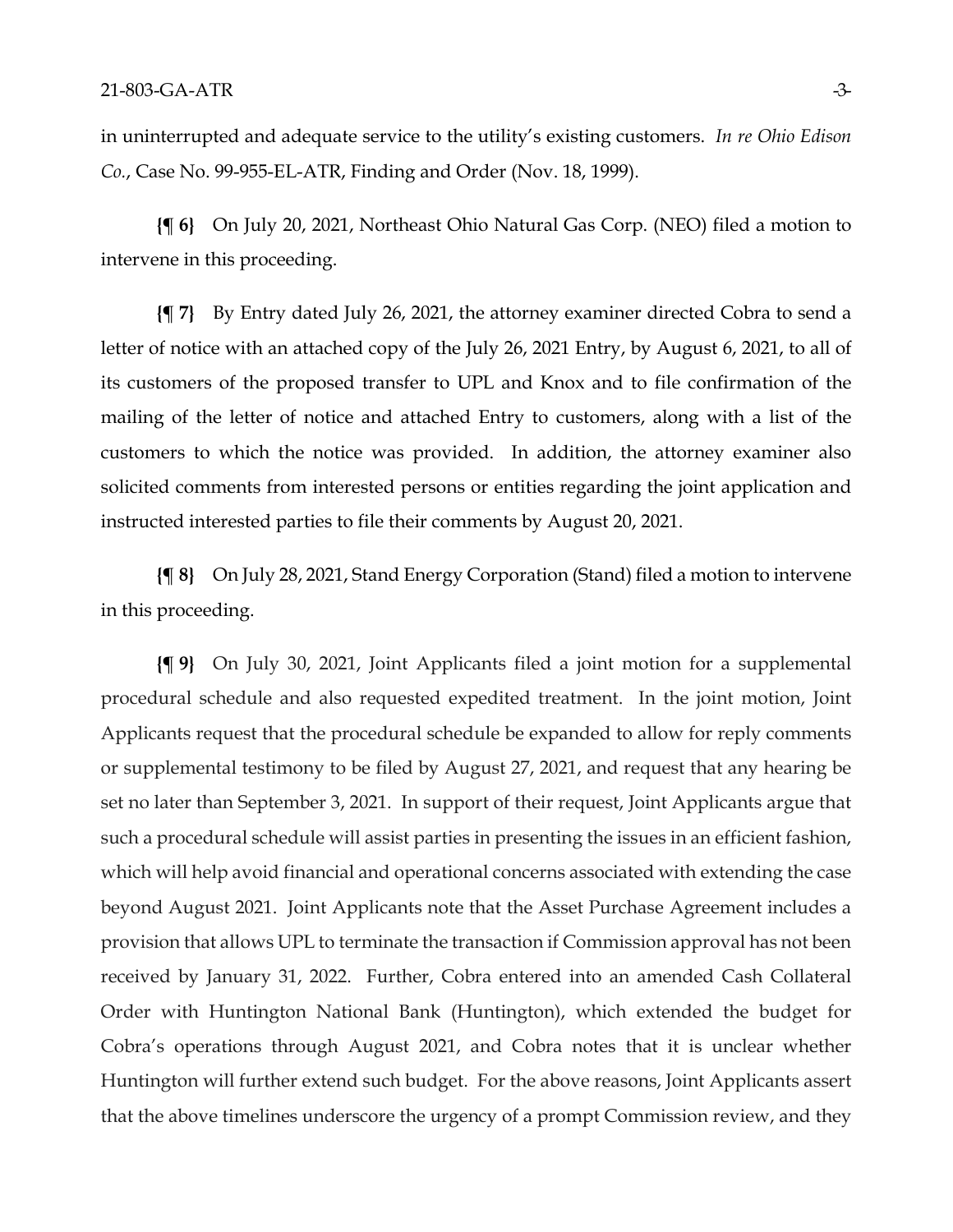#### 21-803-GA-ATR -4-

believe the proposed schedule will enable such a review. Joint Applicants request expedited treatment of the motion for substantially the same reasons. Joint Applicants note that Stand does not object to expedited consideration, that NEO does object to such consideration, and that Staff had not responded to Joint Applicants as of the time of filing.

**{¶ 10}** On August 6, 2021, NEO filed a memorandum in opposition to the joint motion for a supplemental procedural schedule. NEO notes that its customers are dependent on gas currently delivered by the assets owned and operated by Cobra. First, NEO argues that there is a significant lack of information within the joint application regarding how customers like NEO will be served under the Joint Applicants' proposal. Further, NEO asserts that, due to the uniqueness of this application, Commission review should follow a deliberative process with meaningful development of the facts for the Commission's consideration, a process the Joint Applicants' proposed schedule would fail to achieve. NEO believes that it would be inappropriate to allow Joint Applicants to supplement or revise their testimony after intervenor comments have been filed since these comments would no longer be addressing the proposal before the Commission. Therefore, NEO requests that the Commission adopt a procedural schedule to allow intervenors to file their comments after Joint Applicants' proposal is complete. NEO also argues that it would be prejudicial to intervenors to adopt a procedural schedule that allows supplemental testimony to be filed without providing intervenors the opportunity to pursue appropriate discovery in response to such testimony; therefore, NEO requests that intervenors be allowed to conduct expedited discovery before intervenor comments are filed and hearing if the Commission allows Joint Applicants to file supplemental testimony. Further, NEO asserts that the Commission should not honor the Joint Applicants' hearing date request. According to NEO, Joint Applicants' request to proceed urgently in this matter is belied by the nearly two-year process Joint Applicants took in maximizing value to creditors at sale. NEO further notes that the Joint Applicants made a strategic choice to combine the purchase of Cobra's assets and the transfer of those assets from UPL to Knox into one case. According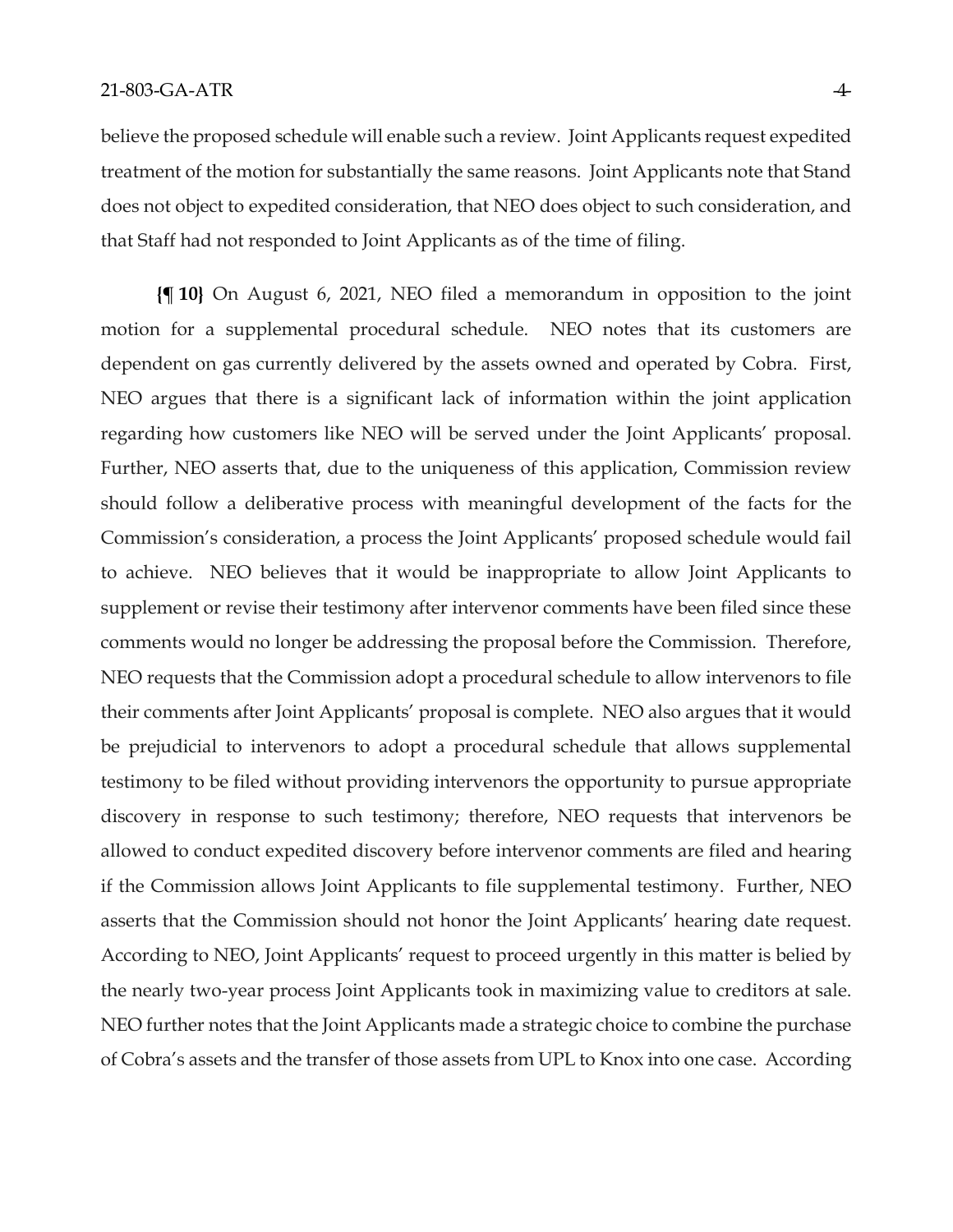to NEO, review of such a transfer, which would take the above assets beyond the jurisdiction of the Commission, should not be placed on an accelerated timeline.

**{¶ 11}** Pursuant to Ohio Adm.Code 4901-1-12, the attorney examiner grants the Joint Applicants' motion for a supplemental procedural schedule, in part, and denies the motion, in part. To help further develop the facts and issues surrounding this matter, the attorney examiner will allow reply comments regarding the joint application to be filed in the docket. Reply comments must be filed by August 27, 2021. Although the attorney examiner acknowledges Joint Applicants' request for urgency, the attorney examiner believes review and consideration of the filed comments is appropriate before possibly setting this matter for hearing; therefore, the attorney examiner denies Joint Applicants' request to set a deadline to file supplemental testimony and to set a date for hearing. If a hearing is deemed necessary, the attorney examiner will schedule it via subsequent entry, which would likely include deadlines for the filing of testimony by Commission Staff and any intervenors, as well as supplemental testimony by Joint Applicants. Any further procedural scheduling, such as establishing specific discovery timelines, will also occur via subsequent entry.

**{¶ 12}** It is, therefore,

**{¶ 13}** ORDERED, That the joint motion for a supplemental procedural schedule be granted, in part, and denied, in part. It is, further,

**{¶ 14}** ORDERED, That any reply comments regarding the joint application be filed by August 27, 2021. It is, further,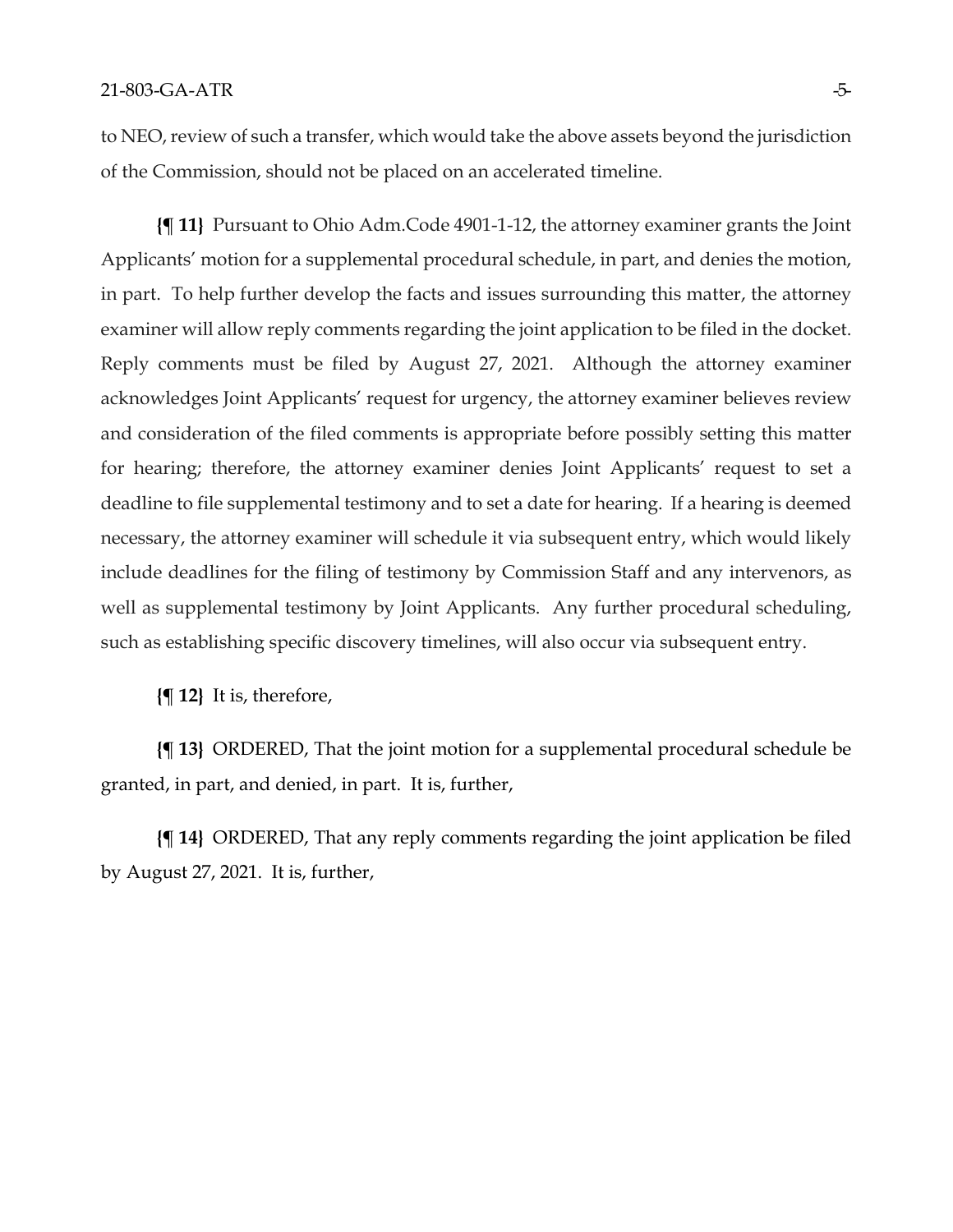**{¶ 15}** ORDERED, That a copy of this Entry be served upon all parties and interested persons of record.

THE PUBLIC UTILITIES COMMISSION OF OHIO

*/s/Matthew J. Sandor*

By: Matthew J. Sandor Attorney Examiner

GAP/kck